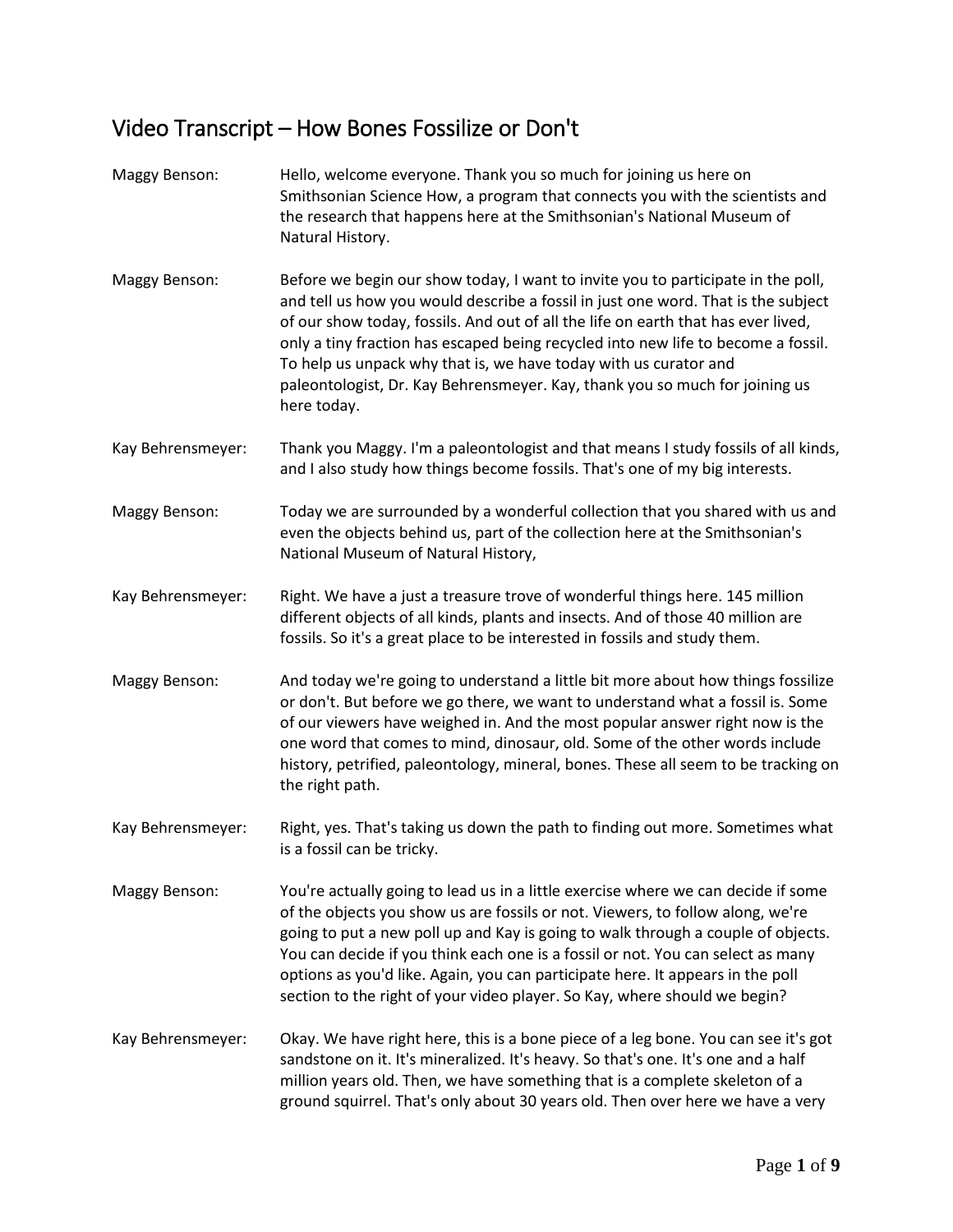amazing specimen, which is a piece of mammoth hide with orange fur from an actual mammoth. It's 10,000 years old. Then, we have a piece of wood, which if you count the rings when it died, it was about 50 years old. Then we have something that looks almost exactly like what you'd expect. It's poop.

Maggy Benson: It does look like poop.

Kay Behrensmeyer: It's old poop. It's about 15 to 20 million years old. Finally, we have a lump of coal, and that is about 300 million years old.

- Maggy Benson: Well, what an amazing collection that this right here is. So viewers, we're going to give you another couple moments to think about which of these objects are fossils. Kay has shared with us a mineralized bone, a skeleton, mammoth fur, a piece of wood, a piece of poop, and a piece of coal. How old each item is is on the screen.
- Maggy Benson: So we're going to leave that poll up for you. If you didn't get a chance to answer it yet, you can still do so. But right now, Kay the responses are coming in. Most of our viewers think that the mineralized bone is a fossil. Second up is the poop, but also the tree trunk has some votes. Everything actually has a vote. But by far and large, the mineralized bone.
- Kay Behrensmeyer: Okay, well that makes a lot of sense because we generally think of fossils as hard, as well as old and preserved. But, in fact, some things that are old, very old, are not mineralized or not changed. That I can show you, as an example, is a piece of leaf that is from rocks that are 56 million years old. These leaves were preserved and pressed into the rock and they're still flexible. You can peel them off.

Maggy Benson: Yeah, that leaf is actually peeling off of the rock.

- Kay Behrensmeyer: And you can put them in water and you can shake them up like recent leaves, and they're soft. Scientists can actually study the cell structure, but these are so old. So you can't just think of fossils as only hard mineralized things. In special circumstances, they can be almost like modern leaves like this.
- Maggy Benson: And like a woolly mammoth, which certainly isn't around today and is still very old. But we can see the fur from here.
- Kay Behrensmeyer: Right. That mammoth was preserved in frozen ground and then nothing happened to it. It's very much the way it was just after the mammoth died.
- Maggy Benson: So we have a student video question that is related to this conversation about fossils. So let's take a look.
- Ethan: Hi, my name is Ethan and I was wondering how long do fossils normally last?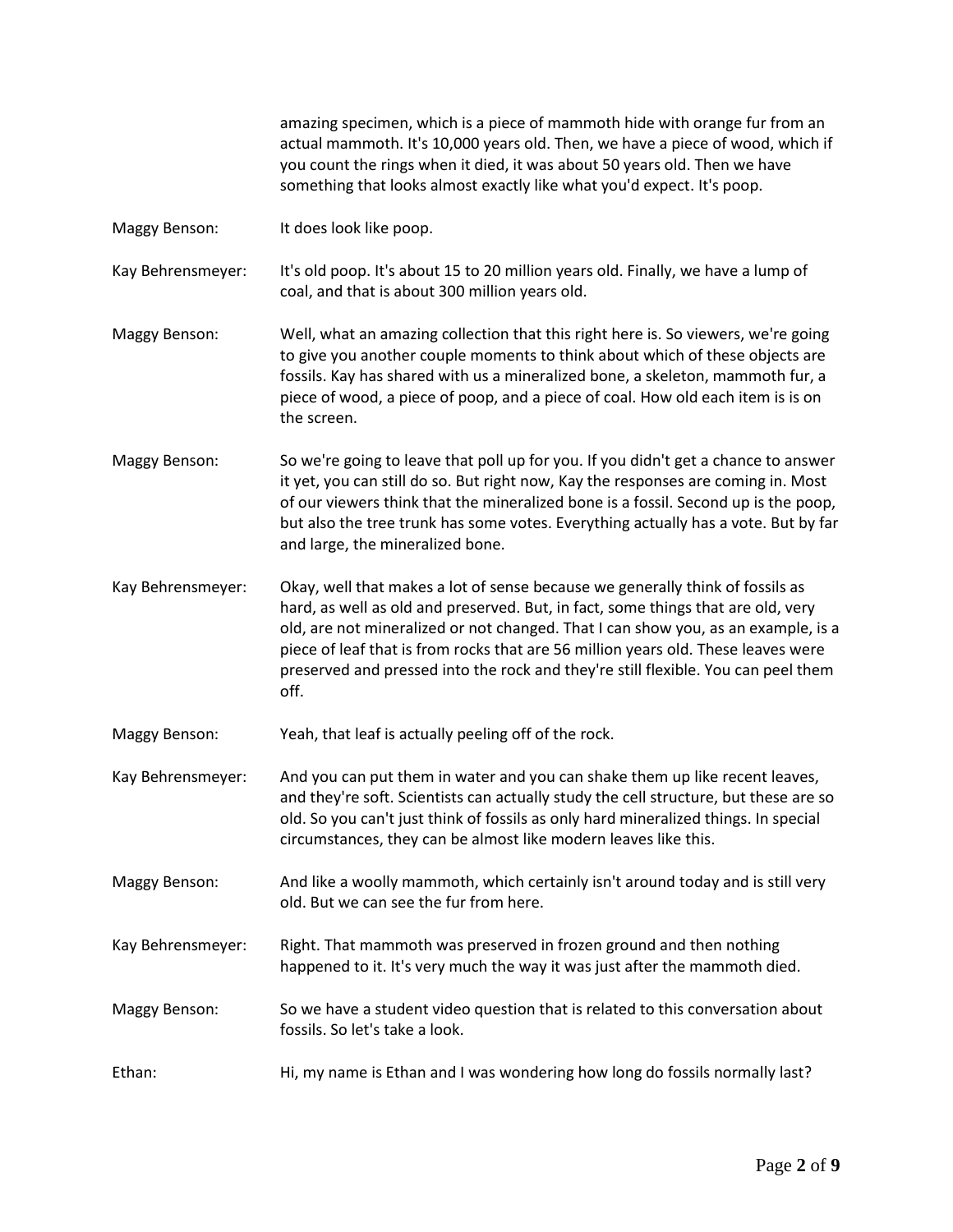- Kay Behrensmeyer: Well, thank you for the question, Ethan. That's a good one. It all depends on whether they're buried, and where they're buried, and how long it takes for them to get mineralized. I'm going to talk about how that happens. So they can be 10,000 years. They can be millions. If they get really well mineralized, then, they can last indefinitely.
- Maggy Benson: So this mineralization process that must be a key to lasting a really long time. Can you help us understand a basic overview of the fossilization process?
- Kay Behrensmeyer: Yes, and I'll do it mainly for bones because that's what I study. The leaves, of course, we've got pressed into rock. But for most things like bones, you take the mineral that's already in the bone, but that's not enough to make it last effectively. There are many, many little spaces.
- Maggy Benson: It looks very spongy.
- Kay Behrensmeyer: It's very spongy because-
- Maggy Benson: There's air in there.
- Kay Behrensmeyer: There's air, there's space, and it's very fragile actually. When a animal's alive, this is filled with organic material, it decays, and then this can be crushed very easily. But if it's underground, and there are minerals added to it, those go into the spaces. That's something we call permineralization, which means added minerals.
- Maggy Benson: Do you have an example of a permineralized bone here today to share with us?
- Kay Behrensmeyer: Well, I just happened to have these two. I would like you to pick one up and then pick the other up carefully.
- Maggy Benson: All right. So I'll pick this one up. It's a little further away. This is a very large bone. Not that heavy. But this one is smaller and much, much heavier. It also is kind of cold to the touch. It feels a lot like a rock.
- Kay Behrensmeyer: Yes.
- Maggy Benson: And it's very rigid.
- Kay Behrensmeyer: Right. Well, that is a 10 million year old rhinoceros bone from Pakistan. And it's the same bone as in the body. It is a limb bone as this one, which is from a modern horse. But this one just has the original minerals from the horse in it. This one has added minerals, the permineralization, which went into the pore spaces. So it's about 30% heavier, even more than that original.

Maggy Benson: Why is it this color?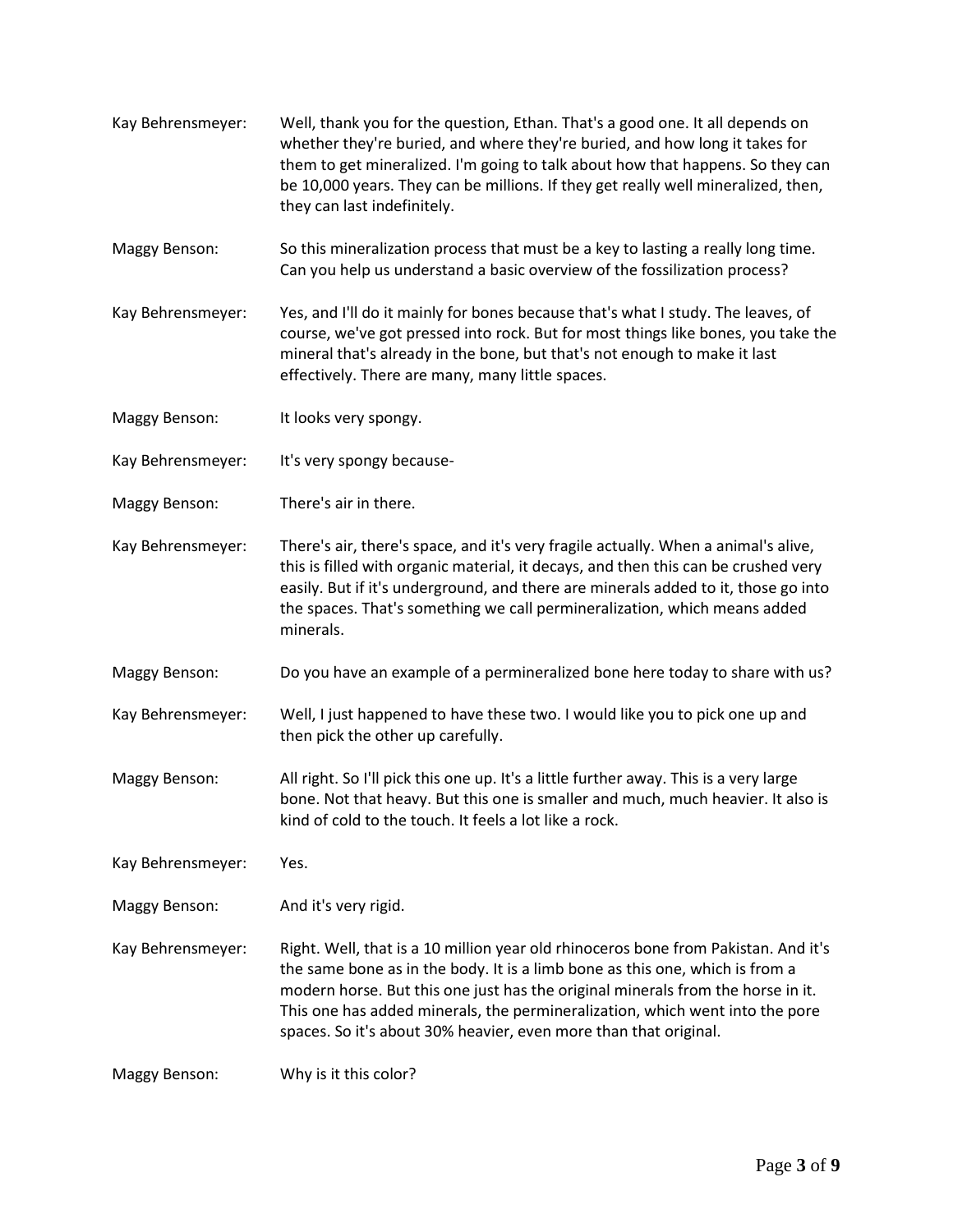- Kay Behrensmeyer: The color, too, shows that it's had some iron minerals seeping into it that were contributing to this permineralization.
- Maggy Benson: So this bone right here, from a 10 million year old rhino, is it all mineral or some of the original bone material, like we see here, actually still present in this?
- Kay Behrensmeyer: Well, that's a wonderful thing is that you'd think this is petrified, which would mean it's turned to stone. But it isn't completely because the original mineral that was in that bone has been retained. But then new minerals have been added in the pore spaces. If we see the micrograph of this, where we cut some section of it and looked, that will show us that it's got these minerals. There we go. It's purple because of the way the microscope shows the light. But the little round circles are the interior of the bone and they're very much like they would have been 10 million years ago. But you can see with the arrows, there's added mineral in the center of these circles and then around the edges of them.
- Maggy Benson: Because we know that fossils are really rare. Why are they so rare?
- Kay Behrensmeyer: Well, that's a very interesting story that's central to my research. First of all, they have to go through the process of not being recycled, which in this diagram, most things that are dead and out on the landscape or even underwater, other organisms want their nutrients. So you have to escape this recycling, a natural recycling and then be buried, permanently buried underground. And then be stabilized by permineralization so you don't get dissolved later on.
- Maggy Benson: What is this branch of science? You actually study fossilization. What's this branch of paleontology called?
- Kay Behrensmeyer: It's called taphonomy. Taphos means burial. So it's the science or study of the processes of burial. And it's not only how things become fossilized, but what they represent of the ancient world, the ancient ecosystems, the parts of the animals. So there's a lot missing and we have to understand what we do have.
- Maggy Benson: How did you get interested in this branch of paleontology?
- Kay Behrensmeyer: I started out as a geologist. I love to be outdoors solving puzzles. Then I learned other fields like paleontology, ecology and biology. I like being interdisciplinary, so pulling these different things together. That led to my ability to solve puzzles of taphonomy where I wanted so much to be able to read the fossils, read the record, and understand the worlds of the past. So that was the driving curiosity is to use these methods to find out more that people had never found out before.
- Maggy Benson: Do you have an example here to help us understand how taphonomy can help you better put fossils into context?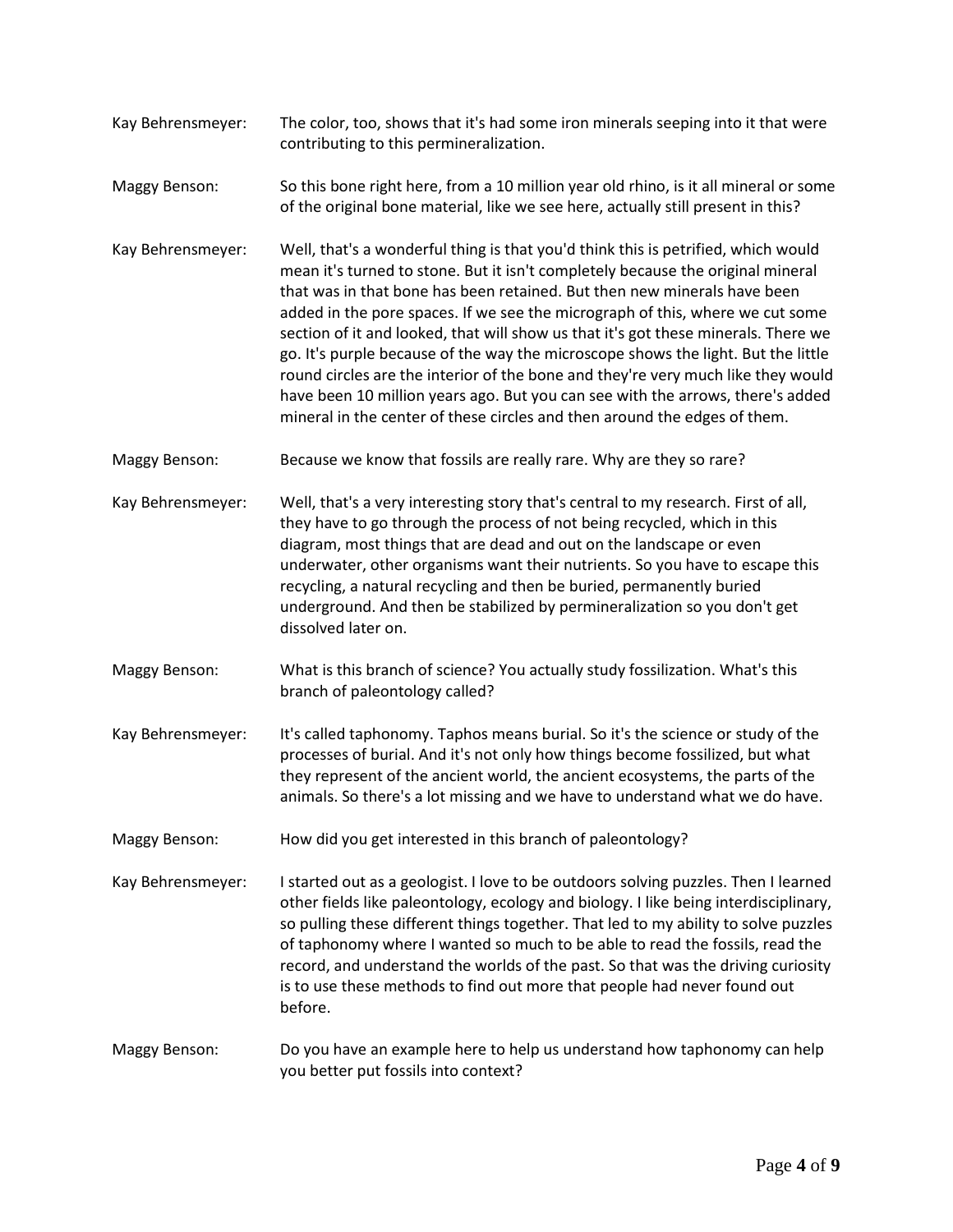| Kay Behrensmeyer: | I like to use this little ground squirrel as an example of a beautiful skeleton. If it<br>were preserved, it would give us lots of information. But if I hadn't brought it<br>back from Wyoming, it would have just disintegrated, been trampled, and<br>maybe only the teeth would have survived. They're very hard. But then if it's<br>only the teeth that get buried and survived, then it's not going to give you a lot<br>of information about the whole animal. So it's just a very small part of that<br>information that you get. The same goes for whole ecosystems that existed in<br>the past. We only get a few species, sometimes very few and sometimes more.<br>But we have to use taphonomy to try to figure out how those few that were<br>lucky enough to get preserved actually can tell us about the whole system. |
|-------------------|-----------------------------------------------------------------------------------------------------------------------------------------------------------------------------------------------------------------------------------------------------------------------------------------------------------------------------------------------------------------------------------------------------------------------------------------------------------------------------------------------------------------------------------------------------------------------------------------------------------------------------------------------------------------------------------------------------------------------------------------------------------------------------------------------------------------------------------------|
| Maggy Benson:     | Thank you for helping us understand how fossilization works and more about<br>the branch of taphonomy. We have a couple student questions. This first one is<br>a question about our poop specimen. They want to know why is poop black?<br>Maybe what is the proper term for a fossilized poop?                                                                                                                                                                                                                                                                                                                                                                                                                                                                                                                                        |
| Kay Behrensmeyer: | The term is coprolite. It's a trace fossil, meaning it isn't really the fossil animal<br>itself, but there had to be a fossil animal there for there to be poop. We think<br>that this one might be from a marine crocodile.                                                                                                                                                                                                                                                                                                                                                                                                                                                                                                                                                                                                            |
| Maggy Benson:     | Oh wow! That must've been a very large crocodile.                                                                                                                                                                                                                                                                                                                                                                                                                                                                                                                                                                                                                                                                                                                                                                                       |
| Kay Behrensmeyer: | Yes, indeed. We're lucky they're not around today.                                                                                                                                                                                                                                                                                                                                                                                                                                                                                                                                                                                                                                                                                                                                                                                      |
| Maggy Benson:     | This one is from Sienna. How can we tell about the invertebrates from fossils?                                                                                                                                                                                                                                                                                                                                                                                                                                                                                                                                                                                                                                                                                                                                                          |
| Kay Behrensmeyer: | There are so many invertebrate fossils. There's shells. There's coral. That's much<br>more common. In fact, our fossil collections here have mainly invertebrate<br>fossils. The vertebrate fossils are less common. Partly because they mostly come<br>from on land. And if you're underwater, it's easier to become fossilized. So<br>many of the shells are already underwater.                                                                                                                                                                                                                                                                                                                                                                                                                                                      |
| Maggy Benson:     | This one's from Grayson. Can a fossil unfossilize?                                                                                                                                                                                                                                                                                                                                                                                                                                                                                                                                                                                                                                                                                                                                                                                      |
| Kay Behrensmeyer: | I love that question, Grayson. Thank you. Yes, in a way it can. It can be<br>underground and already mineralized. But then if the soil is the wrong<br>chemistry, then it can be dissolved even after it's fossilized.                                                                                                                                                                                                                                                                                                                                                                                                                                                                                                                                                                                                                  |
| Maggy Benson:     | All right. Let's take one more question for now and this one comes in by video.                                                                                                                                                                                                                                                                                                                                                                                                                                                                                                                                                                                                                                                                                                                                                         |
| Izzy:             | Hi, I'm Izzy. I was wondering if is it easier for fossils to form in warm or cold<br>climate?                                                                                                                                                                                                                                                                                                                                                                                                                                                                                                                                                                                                                                                                                                                                           |
| Kay Behrensmeyer: | That's a great question, Izzy. And it's actually something that we're still working<br>on and trying to discover. It's usually hard for things in tropical climates to<br>become fossilized because the warmth and all the organisms that live there just<br>disintegrate the bones very quickly. It's easier, and they last longer and colder                                                                                                                                                                                                                                                                                                                                                                                                                                                                                          |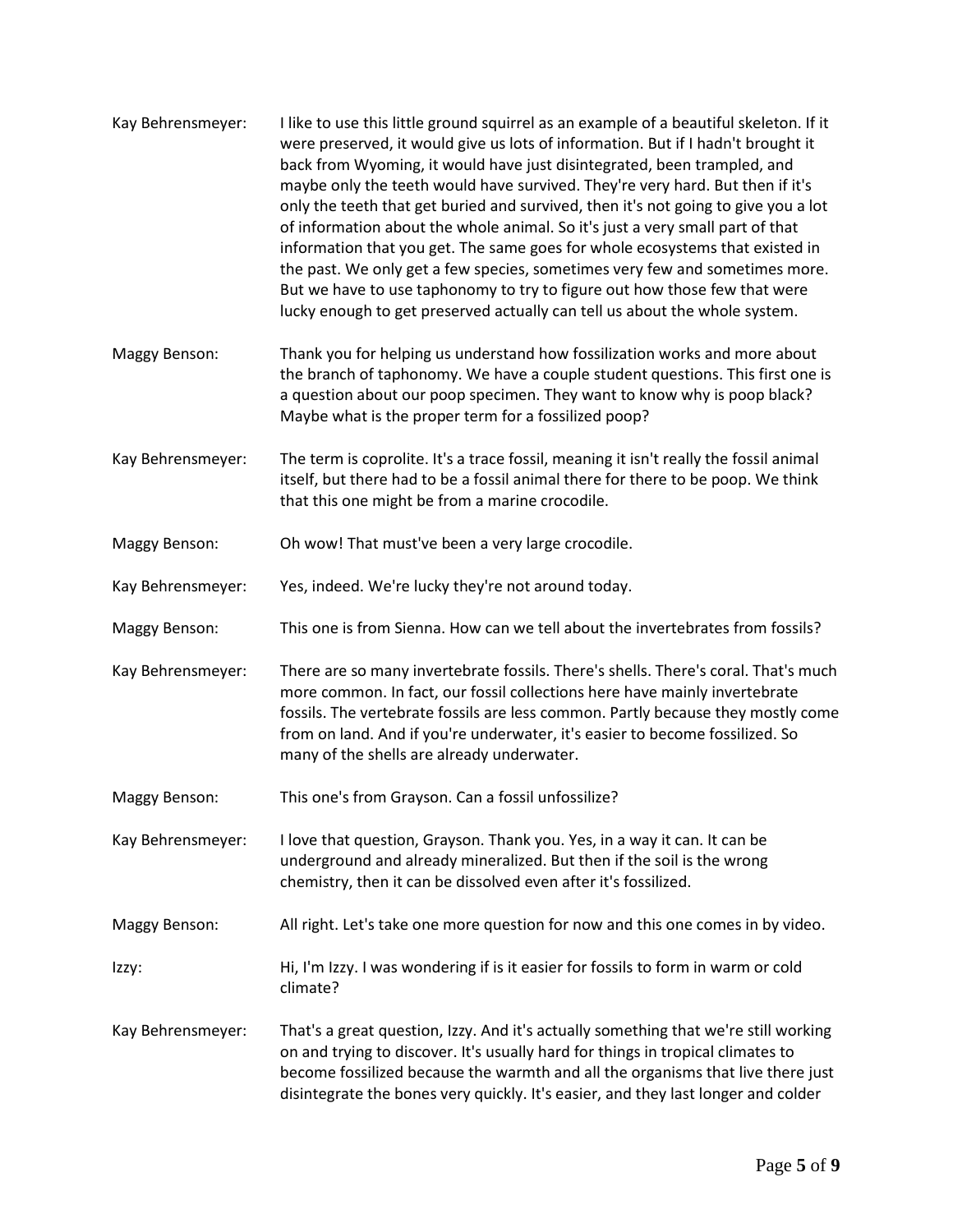climates. But we don't really know yet where are the best places are in terms of climate for fossilization to occur for bones at least.

- Maggy Benson: Great question. Kay, moving on to understanding a little bit more about how taphonomy can help us understand ancient ecosystems, can you help us understand why it's important to study what gets fossilized and what doesn't? And do you have an example that you can share with us?
- Kay Behrensmeyer: Well as I said, there's not much in the fossil record in terms of the amount of information. We have to go looking for the rare examples of where we have good preservation. One of those is actually a quarry, a bone bed, that we have a picture of here. This is a block that is called the Agate Fossil Beds Quarry block. Then we have it here in the museum. It's just a piece of a very, very large bone bed. And you can see all the bones, there're ribs, there're limb bones. They're different sizes and they're all mixed up.
- Maggy Benson: They're all mixed together.
- Kay Behrensmeyer: They're all mixed up together, but they're all packed into this huge bone bed. So that gives us a puzzle, a question. How did this form and what does it represent? There are only two species in this. One of them is an extinct, small rhinoceros. Here you have some pictures of it. And then the other is a bigger animal called a Chalicothere, which is also extinct and was like a giant sloth sort of. So, why with all these bones do you only have two species represented in this block? Now that's a real mystery.
- Maggy Benson: That's like the million dollar question. So as a taphonomist, where do you begin to start chipping away at this mystery?
- Kay Behrensmeyer: What I did was when I encountered things like this, I wanted to understand in the modern world what happens to bones. How do they get destroyed and recycled and how much of them get preserved or buried? So you can't really go back in time and do that in Nebraska where the bone bed is. I was able to do a study in East Africa of a modern ecosystem. It's called Amboseli Park. It's in Southern Kenya. It has wonderful habitats, big swamps and forests, woodlands, plains, bushlands. It has lots of different kinds of animals. I have had many different expeditions there. This was the latest one with my Kenyan colleagues and my American and European colleagues.
- Kay Behrensmeyer: We all would just go out and do a sampling of the bones that we could find. Here I am with an elephant skeleton. Then we would talk about what would happen to these bones when they were lasting on the landscape or getting buried, and could you ever form something like the Agate Bone Bed?
- Maggy Benson: That's really fascinating. You're looking at modern animal bones, not fossils, to be able to solve a mystery from 19 million years ago. So you mentioned that there are three steps in that fossilization process, well three main steps. That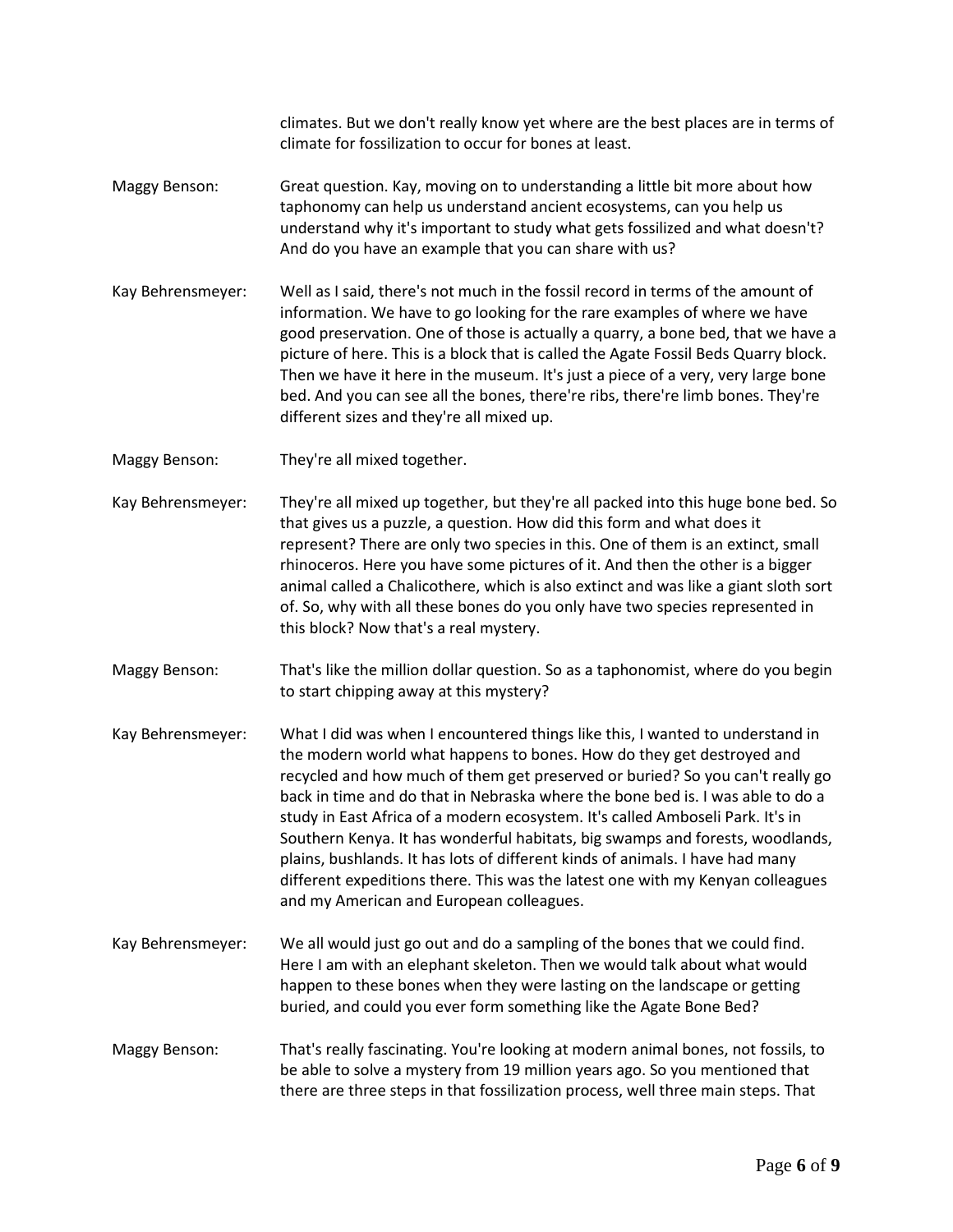|                      | first one is the death and the avoiding getting recycled. How does that play out<br>in our bone bed mystery?                                                                                                                                                                                                                                                                                                                                                                           |
|----------------------|----------------------------------------------------------------------------------------------------------------------------------------------------------------------------------------------------------------------------------------------------------------------------------------------------------------------------------------------------------------------------------------------------------------------------------------------------------------------------------------|
| Kay Behrensmeyer:    | Well, there are lots of reasons for getting recycled. One of them is that there are<br>many scavengers. There are scavengers in Amboseli. There were scavengers in<br>all the different time periods that would eat up the remains. In Amboseli, we<br>looked at all the animals and the dead ones that we found. We made these<br>graphs, or diagrams, of what happened. So if you take a thousand wildebeest<br>and 250 of them or so die every year and then you follow them along. |
| Maggy Benson:        | So in the fossil record, that was also the case. There were scavengers and there<br>were predators that were consuming bones not leaving anything for the fossil<br>record.                                                                                                                                                                                                                                                                                                            |
| Kay Behrensmeyer:    | That's right.                                                                                                                                                                                                                                                                                                                                                                                                                                                                          |
| Maggy Benson:        | So in the case of the bone bed mystery, was there any evidence on any of those<br>bones that they had been scavenged or preyed upon?                                                                                                                                                                                                                                                                                                                                                   |
| Kay Behrensmeyer:    | Very, very little. It looks like if there were scavengers around, they were just<br>overwhelmed by having too much to eat. And they didn't do any damage to<br>speak of to the bone bed. There are a few tooth marks, but no. It didn't happen<br>the way it does in Amboseli.                                                                                                                                                                                                         |
| Maggy Benson:        | So the next stage of our fossilization process is burial. When you have a fossil, is<br>it possible, as a paleontologist, to understand the conditions in which it was<br>buried just by that fossil?                                                                                                                                                                                                                                                                                  |
| Kay Behrensmeyer:    | If you look at the surface of the fossils in the quarry on the bone bed, they're<br>very fresh surfaces. If you look at the bones in Amboseli, many of them, after<br>they've been out for a few years, they look like this. They're weathered. They're<br>fragmenting. They're getting broken.                                                                                                                                                                                        |
| Maggy Benson:        | Looks like it's chipping paint or wood.                                                                                                                                                                                                                                                                                                                                                                                                                                                |
| Kay Behrensmeyer:    | It's the wear and tear of being on the surface in the hot sun and the rain. So<br>most of the bones, if they're not scavenged, they just weather away over a<br>number of years. But they start showing evidence of that very quickly.                                                                                                                                                                                                                                                 |
| <b>Maggy Benson:</b> | And so the bones in the bone bed, do they have evidence of that wear and tear<br>and weathering?                                                                                                                                                                                                                                                                                                                                                                                       |
| Kay Behrensmeyer:    | They don't actually. That's another big clue because if they'd been out for<br>anytime at all exposed to sun and rain, they would start showing that evidence.<br>So that implies that there was very quick burial. But it couldn't have been before<br>all the skeletons decayed, that is the soft tissues. So the bones fell apart and<br>then they were kind of all mixed up.                                                                                                       |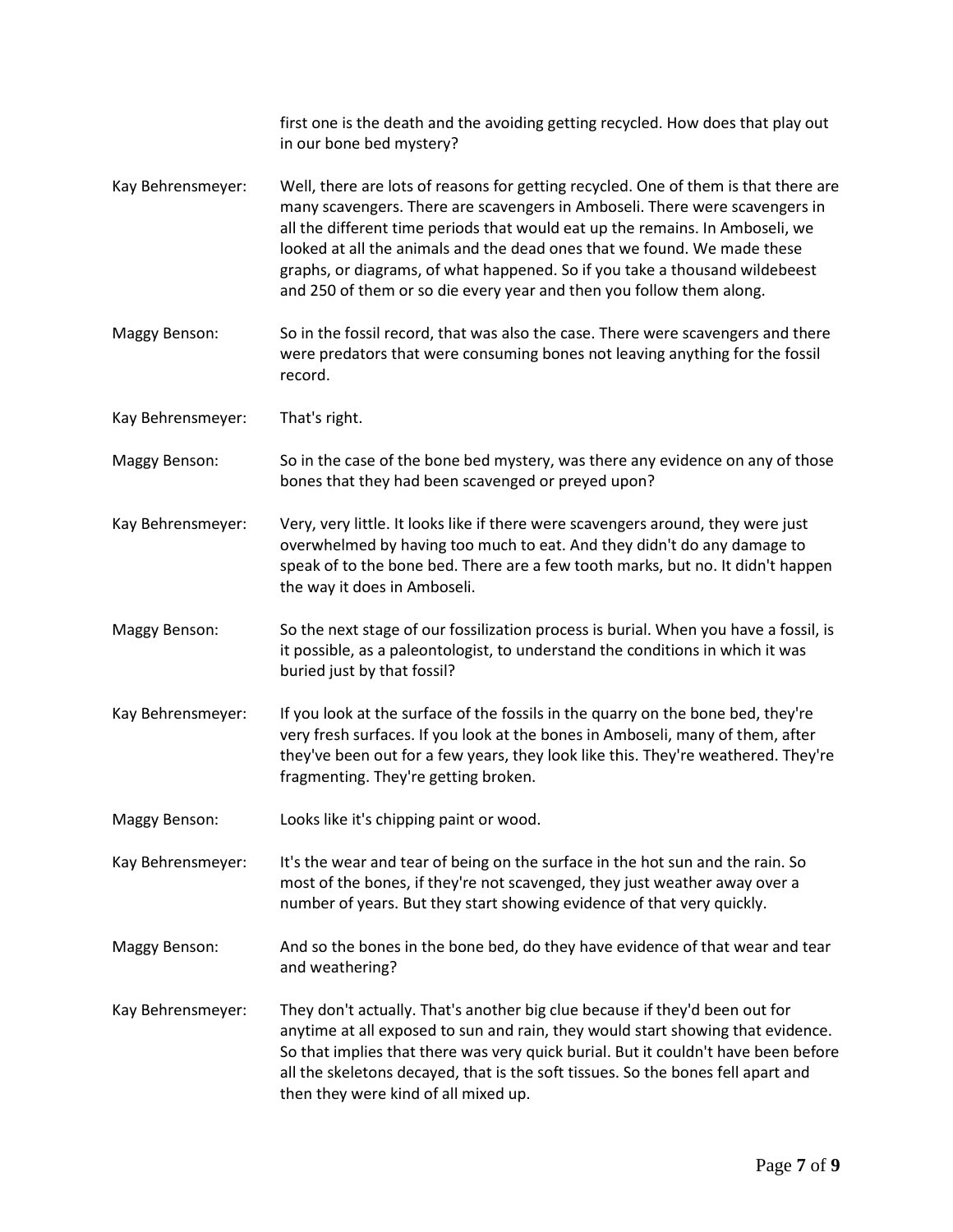- Maggy Benson: What about the geology of where these animals lived before they died and were buried? Is there any way to reconstruct that system of what Nebraska looked like 19 million years ago?
- Kay Behrensmeyer: Geology is one of the big lines of evidence that you really need to figure out this mystery. The geologists that work there came up with the idea that there was a big river ecosystem. They made this reconstruction. And how did they do that? They looked at the sediments that the bones were buried in. They looked at the structures. It was mainly sand and some silt. And you could tell there had been currents flowing around the bones and depositing sediment to bury them.
- Maggy Benson: So with all the clues that you've put together from the actual fossil bone bed block and together with the geology, are you able to form a hypothesis to understand what happened to these animals?
- Kay Behrensmeyer: We have a hypothesis.
- Maggy Benson: But before you share-
- Kay Behrensmeyer: Before we share it, let's see what the students say.
- Maggy Benson: I think that's a great idea. Students were going to ask you to weigh in on this fossil bone bed mystery. Considering all of the clues that Kay shared about the fossils and the geology of the area. Tell us, how did all of these animals die? Were they poisoned, trapped in mud? Was it predation? Was it a drought and then a flood, or a snowstorm? Let us know what you think by putting your response in the window that appears to the right of your video screen.
- Maggy Benson: Kay and I can see all of your results coming in. We'll leave the poll open so you can continue to vote if you haven't done so yet. But we have a tie for first. Well, it's changing quickly. So we have responses on most of them, but predation seems to be the top pick. What do you think?
- Kay Behrensmeyer: Well, if it had been predation, we would expect there to be more tooth marks and evidence that these animals had been killed by predators, like this bone right here that has tooth marks on it.
- Maggy Benson: Oh wow! And there wasn't any evidence of tooth marks on the other bones.
- Kay Behrensmeyer: We don't really see that. So that's probably not what could have killed all the animals, hundreds of them that ended up in this bone bed.
- Maggy Benson: What about trapped in mud? That's the second most popular answer right now.
- Kay Behrensmeyer: Everybody thinks that's the way to become a fossil, and it's possible. It's possible at least some of these animals were trapped in mud. But we don't find their feet